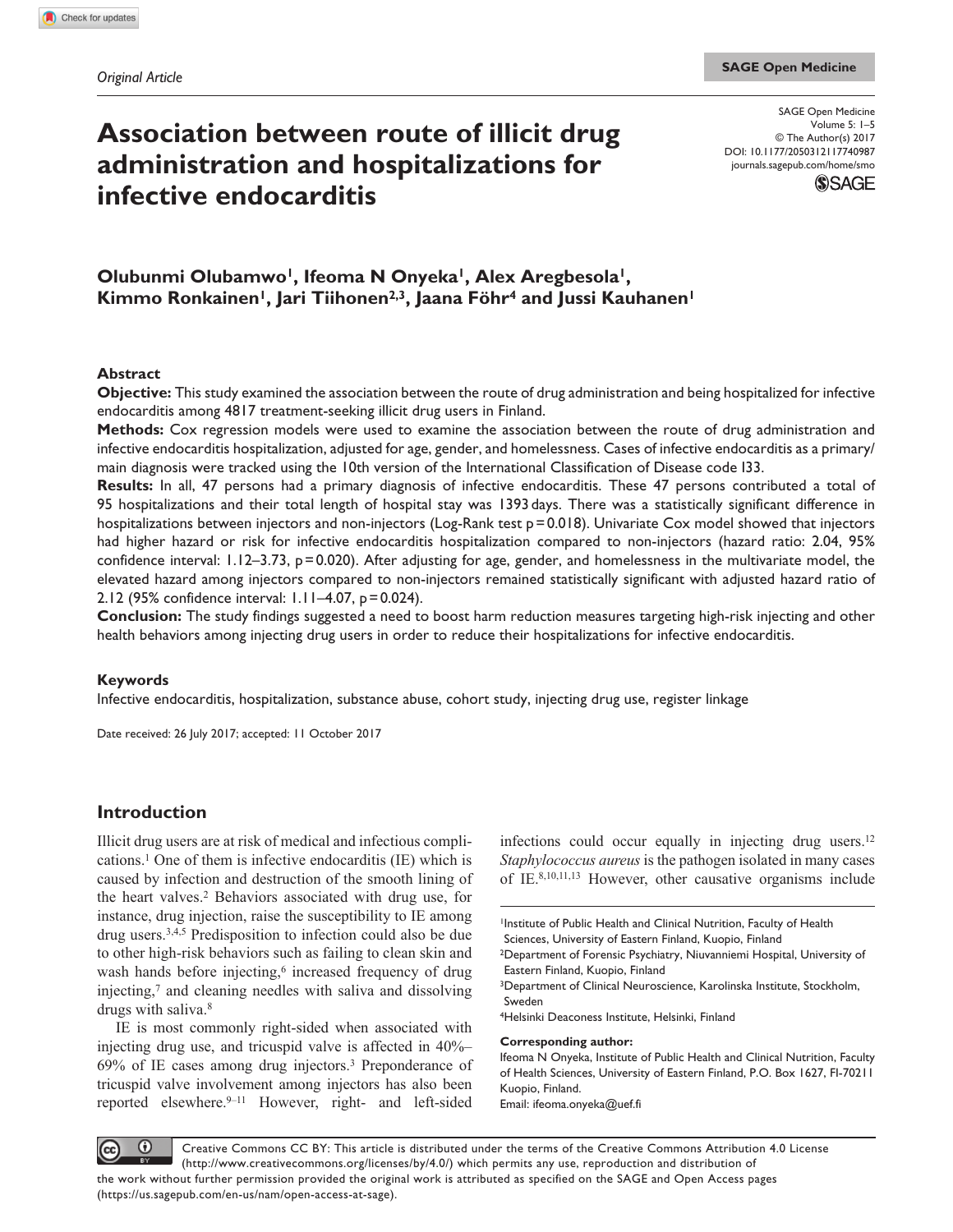streptococcus,<sup>10,14</sup> pseudomonas and klebsiella,<sup>2</sup> candida,<sup>15</sup> and aspergillus,<sup>16</sup> or it could be polymicrobial involving combinations of several causative organisms.<sup>8,10,17</sup>

IE has been reported among patients with homelessness and substance use.18 IE varies with age, with young people being more affected than older adults, and IE tends to affect more males than females.10,19 However, a previous report suggests that there may not be any gender variation.<sup>5</sup>

Existing studies on IE among illicit drug users were conducted at international level and had limitations such as relatively short follow-up periods<sup>6,7,9,13</sup> and being case reports.14–17 In Finland, IE hospitalizations among illicit drug users are less studied. Heiro et al.<sup>20</sup> investigated a cohort of 303 patients with 326 hospitalizations for IE treated at Turku University Hospital during 1980–2004, and they found that intravenous drug use was one of the risk factors for recurrent IE hospitalizations. Other Finnish researchers<sup>21</sup> conducted a trial involving patients followed up for 3months after the first positive blood culture for *S. aureus*, and they found that IE was more common in *S. aureus* bacteremia in injecting drug users than non-drug users. However, the study populations for these previous researches were mixed and not exclusively drug-using populations. The primary objective of this study was to evaluate the association between the route of drug administration and being hospitalized for infective endocarditis in a cohort of treatment-seeking drug users in Finland. The secondary objective was to describe deaths from infective endocarditis during the same period.

## **Methods**

# *Study design and population*

This was a cohort of 4817 drug-using clients who sought drug treatment from the Helsinki Deaconess Institute (HDI) in Finland between 1997 and 2008. Of these 4817 clients, 3365 were men and 1452 were women, and their primary drugs of abuse at initial clinical consultation ranged from opiates, stimulants, cannabis, medication, alcohol, and other drugs. For a more detailed description of data collection, and the study population, see Onyeka et al.22 The clients' data were linked to the Finnish National Hospital Discharge Register (FHDR) and the national cause of death register, and they were followed up to 31 December 2013 or death. The research ethics committees of the North-Savo Hospital District and the HDI, the Ministry of Social Affairs and Health of Finland, and appropriate municipal authorities gave approval for the study.

#### *Hospitalization and mortality data*

Hospital discharge diagnoses and the causes of deaths were recorded using the 10th version of the International Classification of Disease (ICD-10) codes. This article considered only a subset of the clients whose main/primary hospital discharge diagnoses were recorded as ICD-10 code I33, denoting infective endocarditis (IE). Similarly, only clients whose underlying causes of deaths were recorded as ICD-10 code I33 were included in this article.

#### *Main outcome measure*

To achieve the primary objective of this study, the main outcome measure was hospitalization for IE (hospitalized=1, censored=0), and the exposure variable was the route of administration of the primary drug (injecting=1, non-inject $ing=0$ . It is known that the association between injecting drug use and IE could be influenced by age and gender $8,10,19$ and homelessness.18

### *Data analysis*

Statistical Package for Social Sciences (SPSS) software was used for all analyses. Percentages and means were used to present the data. Kaplan–Meier survival analysis with Log-Rank test was used to compare survival for IE hospitalization between injectors and non-injectors. Cox regression analysis was used to examine the association between the route of drug administration and IE hospitalization. The multivariate models were sequentially adjusted for potential confounders using the following baseline variable: age (in years), gender  $(male=1, female=0)$ , and homelessness (yes=1, no=0). Results were expressed as hazard ratios (HRs) and adjusted hazard ratios (aHRs) with 95% confidence intervals (CI). The p values ≤0.05 were considered statistically significant.

### **Results**

### *Characteristics of the entire cohort*

The majority of the clients (98%) were of Finnish nationality, 70% were males, and their mean age was 24.5years (range: 11–65years). They were mostly unmarried (92%) and 70% were from Helsinki municipality. Educational levels were low and three-quarters (75%) had elementary education. More than half (57%) were unemployed and nearly one-quarter (22%) were considered homeless. The primary drugs of abuse reported at baseline/initial clinical consultation included opiates (30%) mainly heroin and buprenorphine, stimulants (28%) mainly amphetamines, cannabis (19%), alcohol (21%), prescription medication (2%) mainly benzodiazepines, and other drugs (1%). Nearly half (45%) injected their primary drug. A more detailed description of the baseline characteristics of the cohort can be found elsewhere.<sup>22</sup>

# *Infective endocarditis hospitalizations, deaths, and patterns of drug use*

At the end of the follow-up in 2013, records from the hospital discharge register showed that 47 persons had main/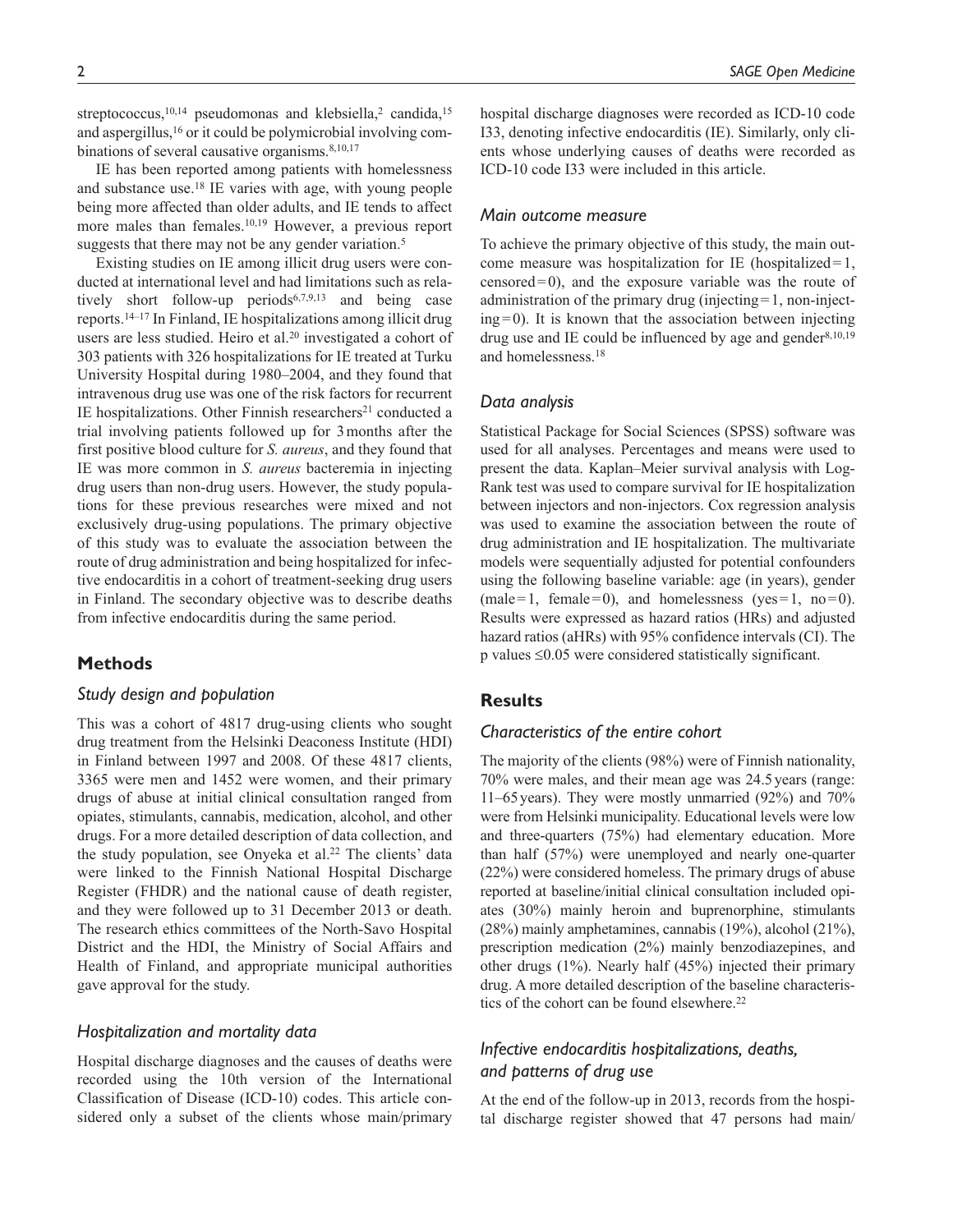| Characteristics                | $N = 47$ clients |
|--------------------------------|------------------|
| Primary drug of abuse          |                  |
| Alcohol                        | 8(17.0%)         |
| Cannabis                       | 4(8.5%)          |
| Medication                     | 1(2.1%)          |
| Opiates                        | 14 (29.8%)       |
| <b>Stimulants</b>              | 20 (42.6%)       |
| Others                         | $0(0.0\%)$       |
| Method of using primary drug   |                  |
| Intravenous                    | 28 (62.2%)       |
| Smoking                        | 4 (8.9%)         |
| Oral                           | 12 (26.7%)       |
| Snorting                       | (2.2%)           |
| Missing data                   | $2(-)$           |
| Past month use of primary drug |                  |
| No use                         | 8(17.4%)         |
| ≤once/week                     | 7(15.2)          |
| 2-6 times/week                 | 14 (30.4%)       |
| $\geq$ 7 times/week            | 17 (37.0%)       |
| Missing data                   | $\vdash$ (-)     |
| Number of drugs                |                  |
| Single drug                    | 3(6.4%)          |
| Multiple drugs                 | 44 (93.6%)       |

**Table 1.** Drug use characteristics (at initial clinical consultation) of the 47 clients hospitalized for infective endocarditis.

primary diagnoses of IE. These people contributed a total of 95 hospitalizations, and their total length of hospital stay was 1393 days. During the same time period, six persons died from IE. Drug use information provided by the 47 clients during their initial clinical consultation is shown in Table 1. More than 4 in 10 persons (42.6%) reported stimulants as their primary drug of abuse, and the proportion of opiate users was also high at 29.8%. Almost two-thirds of the clients (62.2%) injected their primary drug and 37% injected regularly (i.e. ≥7 times/week) during the past month. Majority of them (93.6%) used more than one drug.

# *Association between injecting drug use and infective endocarditis*

Kaplan–Meier analysis showed that there was a statistically significant difference in IE hospitalization between injectors and non-injectors (Log-Rank test  $\chi^2_{\text{Id}=1}$ ]=5.6, p=0.018). Univariate Cox model similarly showed that injectors had lower survival than non-injectors—the cumulative survival curves are presented in Figure 1. HRs of the association between route of drug administration and being hospitalized for IE are presented in Table 2. The univariate Cox model (i.e. model 1) showed that injectors had statistically significantly higher hazards for IE hospitalization compared to non-injectors (HR: 2.04, 95% CI: 1.12–3.73, p=0.020). After adjusting for age, gender, and homelessness in the full multivariate model, the elevated hazard among injectors



**Figure 1.** Cumulative survival of injectors and non-injectors during the follow-up period.

compared to non-injectors remained statistically significant at p=0.024 (aHR: 2.12, 95% CI: 1.11–4.07).

### **Discussion**

In this study, we examined infective endocarditis (IE) hospitalizations in a cohort of 4817 Finnish drug users according to route of drug administration. We found that 47 persons had been hospitalized for IE at least once at the end of 2013, and they accumulated a total of 95 hospitalizations. The risk of hospitalization for IE in injectors was a 2.12 fold when compared to the non-injectors, after adjusting for age, gender, and homelessness. A total of six persons died from IE.

Our findings showed that nearly two-thirds of persons hospitalized for IE were injectors and this was consistent with previous international studies which reported high occurrence of IE among injectors.7,9,13 There was a statistically significant difference in hospitalization between injectors and non-injectors. Injection drug use can increase the risk of IE through a variety of mechanisms. Injected particulate matter may cause endothelial damage, with subsequent bacterial infection from high injected bacterial loads.5,12 The risk of IE in drug users could also be due to abnormalities in the immune function.5,12 The pathogens may have been introduced into the body from poor injection hygiene, injecting with unsterile equipment, and injecting contaminated drug solutions.11,23 High frequency of injecting drug provides more opportunities to introduce either pathogens or damage-causing particulate matter into the blood stream.<sup>7,9</sup> Some of the substances injected (e.g. cocaine) can cause tissue and soft tissue damage, thereby elevating the risk of IE among injectors.<sup>11</sup>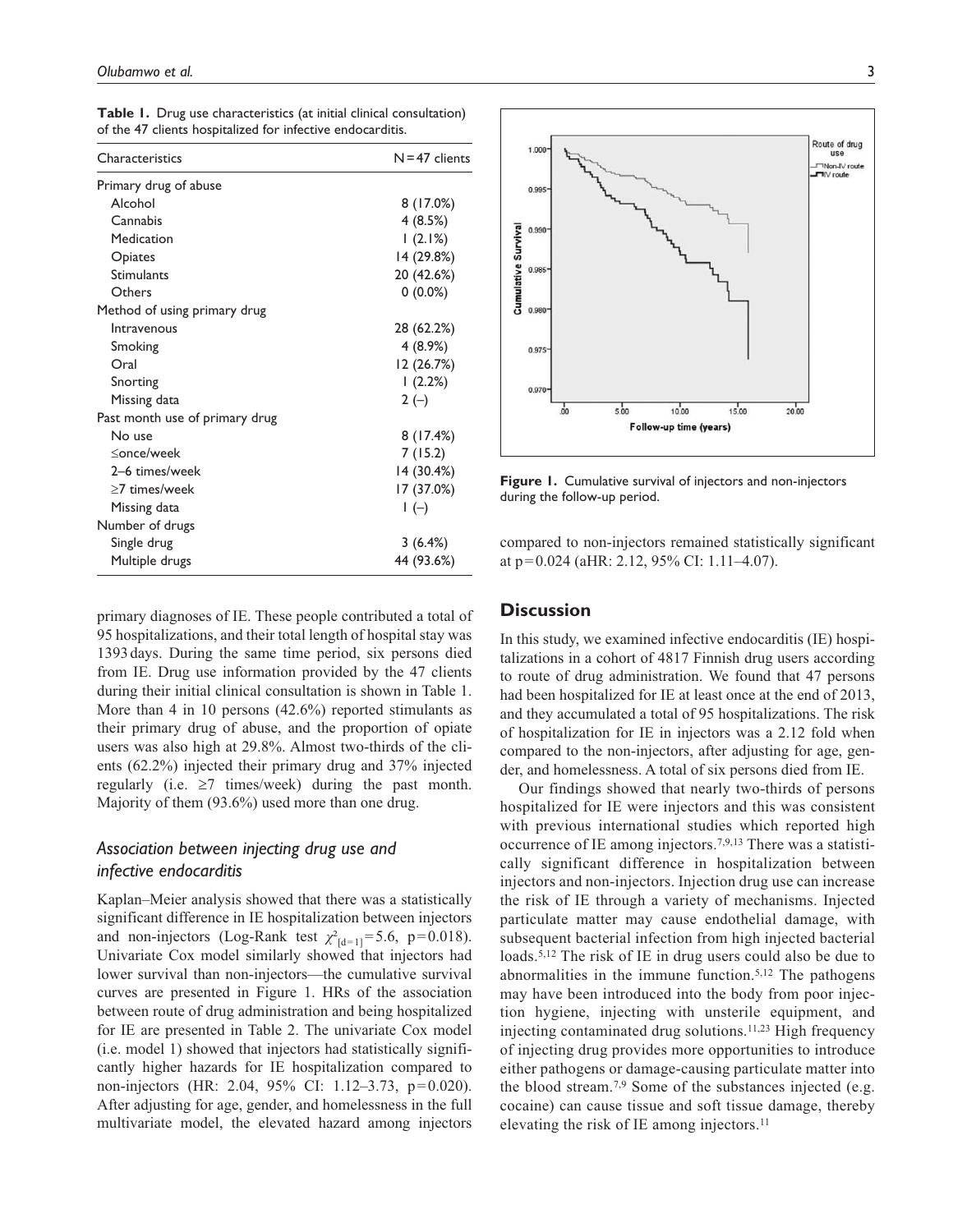| Baseline variables         | Model I                         | Model 2                         | Model 3                         |
|----------------------------|---------------------------------|---------------------------------|---------------------------------|
|                            | HR (95% CI)                     | Adjusted HR (95% CI)            | Adjusted HR (95% CI)            |
| Route of use, primary drug |                                 |                                 |                                 |
| Injecting                  | $2.04$ (1.12-3.73) <sup>‡</sup> | $2.13$ (1.14-3.99) <sup>‡</sup> | $2.12$ (1.11–4.07) <sup>‡</sup> |
| Non-injecting              | $1.00$ (ref)                    | $1.00$ (ref)                    | $1.00$ (ref)                    |
| Age (in years)             |                                 | $0.99(0.95 - 1.03)$             | $0.99(0.94 - 1.03)$             |
| Gender                     |                                 |                                 |                                 |
| Male                       |                                 | $0.78(0.42 - 1.44)$             | $0.71(0.38 - 1.33)$             |
| Female                     |                                 | $1.00$ (ref)                    | $1.00$ (ref)                    |
| Homelessness               |                                 |                                 |                                 |
| Yes                        |                                 |                                 | $1.39(0.71 - 2.72)$             |
| No                         |                                 |                                 | $1.00$ (ref)                    |

**Table 2.** Association between injecting drug use and hospitalization for infective endocarditis, adjusted for potential confounders.

Ref: reference; HR: hazard ratio; CI: confidence interval.

‡Statistically significant at p≤0.05.

Although studies in general population have documented an association between IE and age,<sup>8,10,19</sup> this was not so in our study cohort of illicit drug users; age was not a significant determinant of IE. In the multivariate analyses, we found that gender was not an independent risk factor for IE. This finding was in contrast to previous reports of gender variation in IE.<sup>8,10,19</sup> Moss and Munt<sup>5</sup> similarly reported that both genders were equally affected in patients seen at their institution. In the same vein, homelessness did not seem to be independently associated with IE in this cohort. A possible explanation for this could be the small sample size of persons hospitalized for IE. Given that homeless people lack good hygiene, have high rate of injecting drug use, and might inject in unhygienic environment,<sup>18</sup> research studies conducted with a larger sample size might be able to uncover an association.

In our study, only six deaths from IE were recorded at the end of 2013 and this was about the same with the number of deaths reported in an Italian cohort of drug users.<sup>24</sup> There could be several explanations for this low number of deaths in our cohort. First, the publicly funded healthcare system in Finland ensures equal access to high-quality healthcare to residents of Finland. Second, nearly half of all clients in this cohort injected their primary drugs. Given this high level of injecting, it is likely that they had tricuspid valve IE which is more common in injecting drug users.21 Tricuspid IE is reported to have low mortality<sup>9,20</sup> possibly because rightsided IE generally runs a benign course with relatively good prognosis<sup>10</sup> but those with polymicrobial infection have high mortality.8

### *Study limitation*

Due to the register-based nature of this study, it was not possible to account for more detailed information from individual clients. Data were not available regarding the type of organisms that caused the IE, the valves that were affected, and whether it was a right-sided or left-sided IE. Neither was

it possible to adjust for all the necessary risk factors such as previous history of valve disease and use of prosthetic valves and other devices. Despite these limitations, our study findings call for attention. There is a need to conduct more research on IE among drug-using populations possibly using larger samples and to formulate appropriate public health responses.

If possible, it might be interesting for future research using larger samples to assess the contributions of each individual type of illicit drugs to IE morbidity and mortality and the effect of substance abuse treatment on the risk of IE morbidity and mortality.

### **Conclusion**

In conclusion, IE was the primary hospital discharge diagnosis for 47 persons in this cohort of illicit drug users. The major predisposing factor for IE hospitalization was injection as a route of administration of the primary drug of abuse. Awareness of this may guide preventive strategies and increase recognition of IE in drug users. Addressing the underlying drug use problems, by giving support for drug cessation, should be given high priority. Other measures would include efforts to reduce high-risk injecting behaviors and other harm reduction measures, such as counseling about clean injection practices, and educating drug users about medical complications of drug use. In addition, counseling on maintenance of good overall personal hygiene, including oral hygiene and hand hygiene, can help reduce the risk of infections.

#### **Declaration of conflicting interests**

The author(s) declared no potential conflicts of interest with respect to the research, authorship, and/or publication of this article.

#### **Ethical approval**

Ethical approvals were obtained from the Research Ethics Committee of the Hospital District of North-Savo and the Ethics Committee of Helsinki Deaconess Institute. Permissions were